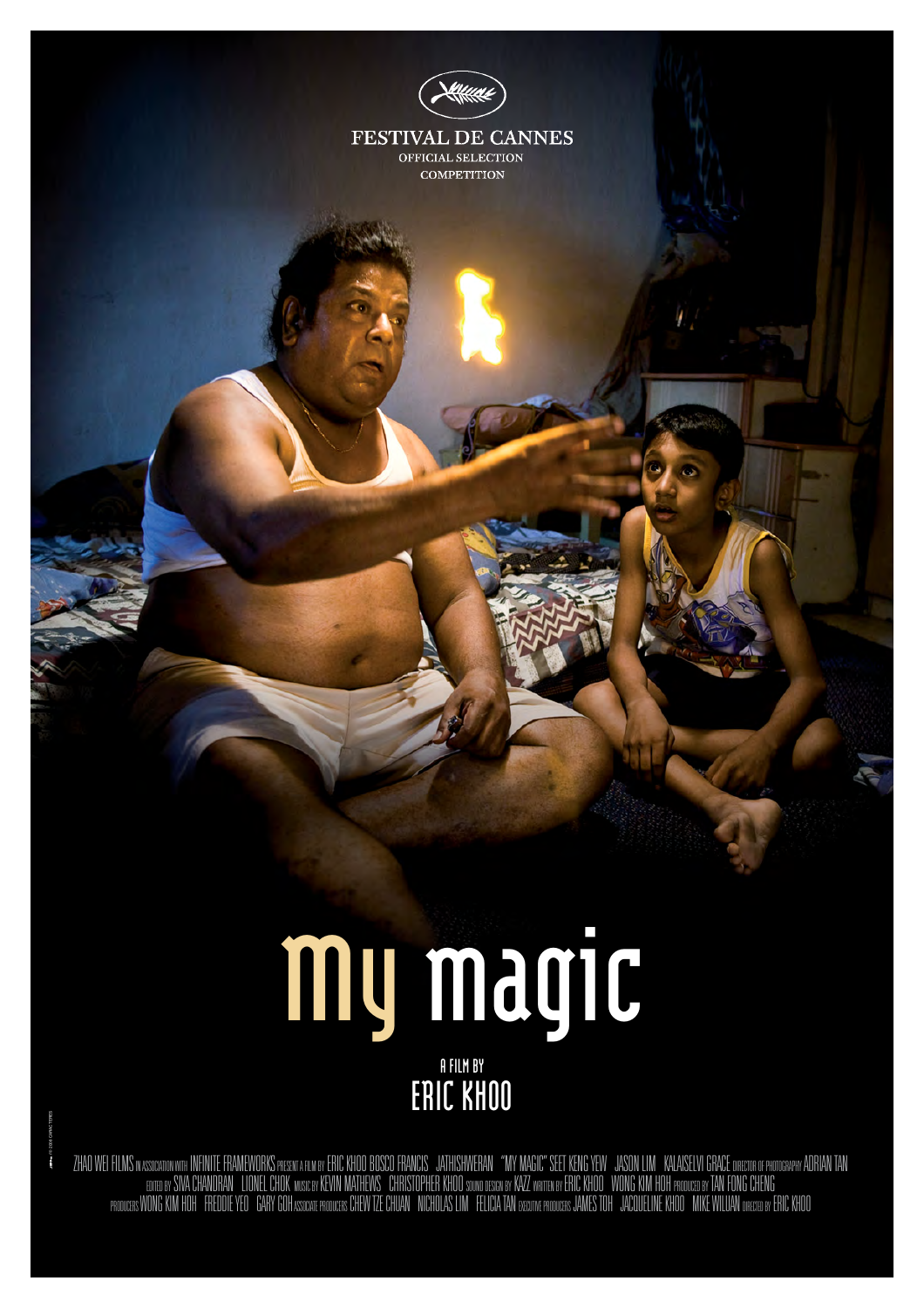

**FESTIVAL DE CANNES** OFFICIAL SELECTION **COMPETITION** 

> **ZHAO WEI FILMS**  IN ASSOCIATION WITH **INFINITE FRAMEWORKS**  PRESENT

# **MY MAGIC**

# A FILM BY **ERIC KHOO**

SINGAPORE / 75' / 35 MM / 1:85 / DOLBY SR / COLOUR / 2008

# **WORLD SALES: WILD DUNCH**

**Vincent Maraval** | **TEL** +33 6 11 91 23 93 | vmaraval@wildbunch.eu **Gaël Nouaille** | **TEL** +33 6 21 23 04 72 | gnouaille@wildbunch.eu **Laurent Baudens / Carole Baraton** | **TEL** +33 6 70 79 05 17 | cbaraton@wildbunch.eu **Silvia Simonutti** | **TEL** +33 6 20 74 95 08 | ssimonutti@wildbunch.eu

**CANNES SALES OFFICE:** 4 la Croisette - 2nd Floor | **TEL** +33 (0)4 93 99 44 21 **CANNES MARKETING OFFICE:** 84 rue d'Antibes | **TEL** +33 (0)4 93 68 12 36 **PARIS OFFICE:** 99 Rue de la Verrerie - 75004 Paris - France | **TEL** +33 1 53 01 50 30 | **FAX** +33 1 53 01 50 49

#### **PRESS: THE PR CONTACT**

**Phil Symes** | **TEL** +33 6 16 78 85 17 **Ronaldo Mourao** | **TEL** +33 6 16 02 80 85 **Virginia Garcia** | **TEL** +33 6 34 27 85 51 **Emmanuelle Boudier** | **TEL** +33 6 34 28 85 21 **Stella Wilson** | **TEL** +33 6 34 29 84 87 **EMAIL: festival@theprcontact.com** 

**CANNES OFFICE:** All Suites Garden Studio - All Suites Residence - 12 rue Latour Maubourg\* - 06400 Cannes \*Rue Latour Maubourg runs adjacent to the Hotel Martinez. It is two blocks up the Croisette from the Carlton Hotel in the direction of the Hotel Martinez.

**PLEASE NOTE:** High definition images can be downloaded from the 'press' section of **http://www.wildbunch.biz**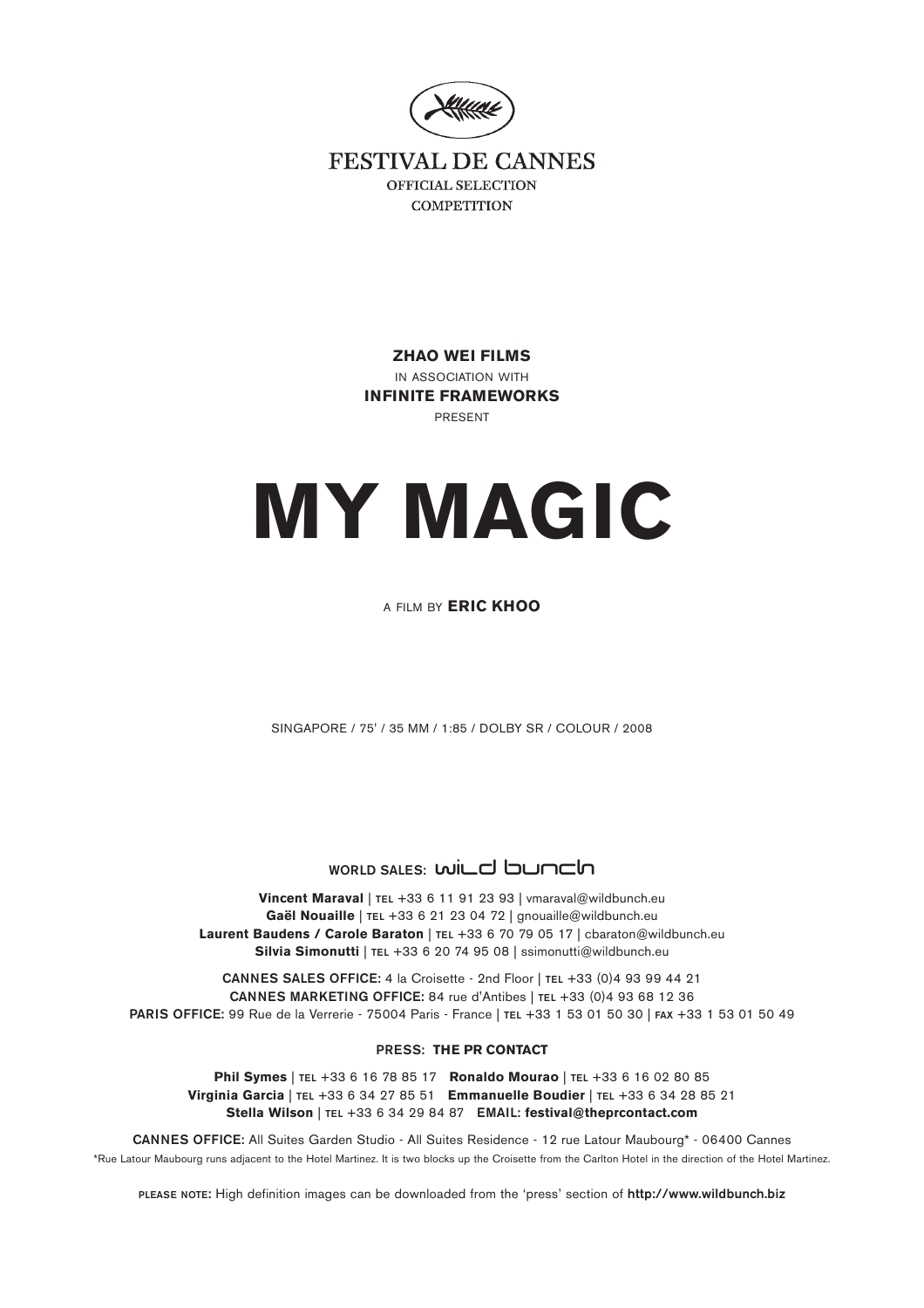# **SYNOPSIS**

Francis (*Bosco Francis*) is a man at the end of his tether. The former magician often takes solace in the bottle and barely ekes out a living as a cleaner in a nightclub. He has a 10-year-old son he loves desperately, but sorrow, guilt and constant inebriation have made him an ineffectual father. The son (*Jathishweran*) is a stoic 'old soul' who has learned to bury his affection for his old man and to cope with his chaotic life.

A broken spirit and a single parent, Francis hopes to redeem himself and win his son's love and respect. He makes a painful - and bizarre - return to magic. An unexpected incident one night sets father and son on the road. In a dilapidated building, these two wounded souls come to terms with their love - a love which is as deep and acute as their grief.

# **CAST**

*Father* Bosco Francis *Son* Jathishweran *Big boss* Seet Keng Yew *Club owner* Jason Lim *Woman at bar* Kalaiselvi Grace **Pawn shop owner** Ng Sway Ah *Young wife of magician* Preetha Damodaran *Young magician* Krishnamurthi A/L Shanmugam *Magician's assistant* Leslie Sim *Noodle stall man* Sanwan Bin Rais *Henchman 1* Sunny Pang *Henchman 1* Willie Toh *Bartender 1* Indhiran S/O Regasamy **Bartender 2** Subramanian *Boy at prata shop* Amos S/O Marimuthu *Cleaner at club* Lim Poh Huat *Chicken stall owner* Loo Geok Leng *Spice stall owner* Fatima Azar Binti Ismail *Young bullies* K Aravinn Durges S/O G. Segar Selvaraj S/O Sivan Abdhul Malik Bin Mohamed Farid *Big boss's companion* Maria Concepcion G.Baluyut *Mother at shopping centre* Ann Anbarasi G *Boy at shopping centre* Prasantino S/O Thiruselvan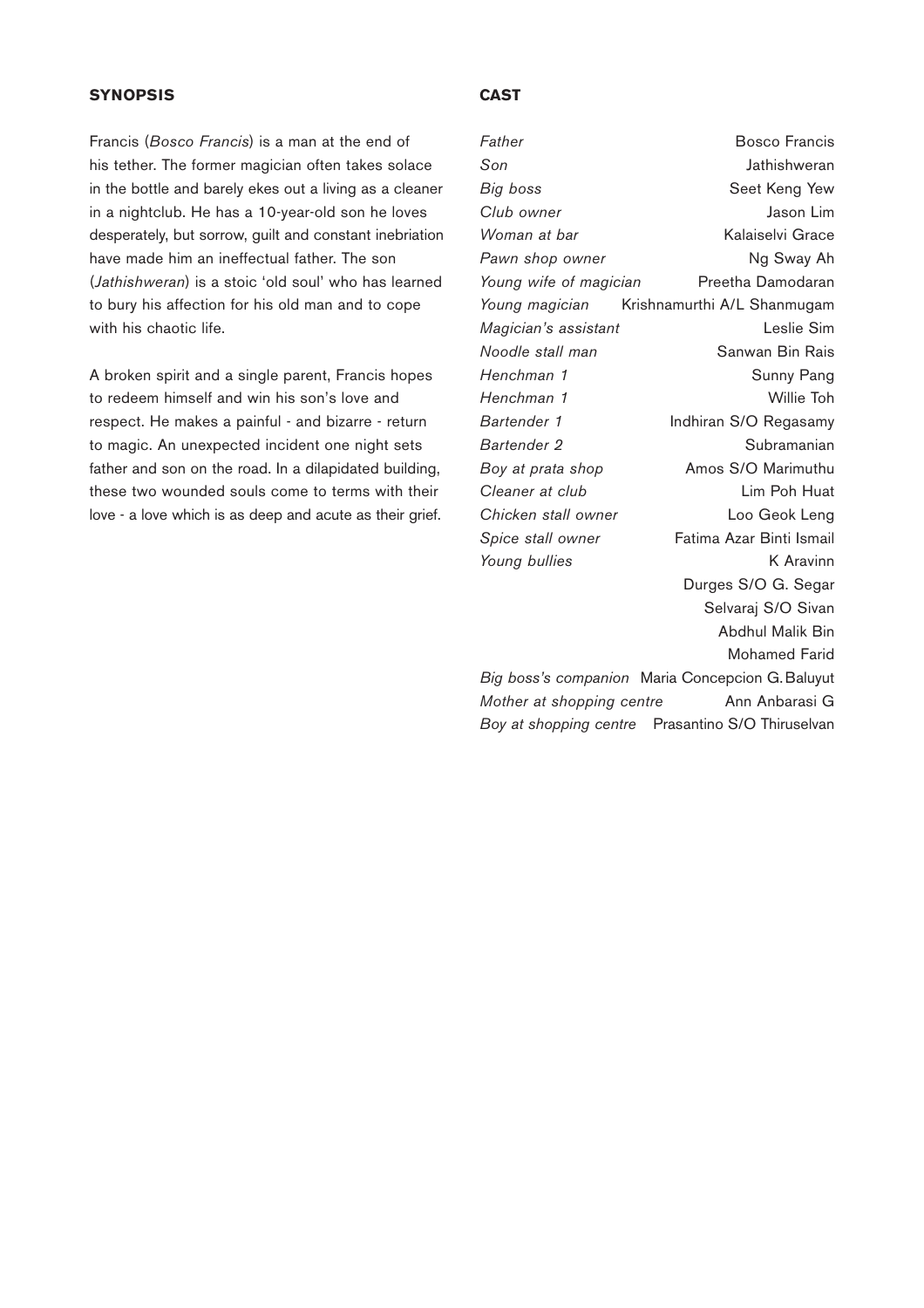#### **CREW**

DIRECTED BY **Example 20** Eric Khoo SCREENPLAY **Example 20** SCREENPLAY Wong Kim Hoh DIRECTOR OF PHOTOGRAPHY **Adrian Tan** EDITORS Siva Chandran Lionel Chok ORIGINAL MUSIC **Kevin Mathews** Christopher Khoo PERFORMED BY Jonathon Soh - *piano* Christopher Khoo - *piano* Krsna Tan - *sitar* Govinda Tan - *tabla* Raghavendran S/O Rajasekaran - *flute* Chan Xiang Yi - *back-up humming* SOUND DESIGN Kazz ASSISTANT AUDIO ENGINEER Chan Xiang Yi AUDIO POST PRODUCER<br>
Syereen A Sengari FOLEY, MUSIC & FILM AUDIO EDIT & MIX Kazz MUSICAL ARRANGER Kevin Mathews GAFFER **Bert Tan** PRODUCTION MANAGER Lydia Cheriyan ASSISTANT DIRECTOR Nicholas Lim CAMERA OPERATOR **Dean Sam** CAMERA ASSISTANT **Alvin Tan** GRIPS Jay Yao Jonathan Lim Leslie Sim Pang Jimin SOUND RECORDIST Kuah Kim Peow BOOM ASSISTANT Lai Jia Hong LOGGER Kevin Nguyen ART DIRECTOR Jeremy Chua ART DEPARTMENT ASSISTANT Chia Jia Hui PRODUCTION STILLS PHOTOGRAPHER Rory Daniel MAKE-UP ARTIST **Haslina Ismail** PRODUCTION ASSISTANT Daniel Ng CONTINUITY/MAKING OF **Eden Cai PRODUCTION DRIVERS** Chan Hwee Heong Anson Oh Ramli PRODUCTION ACCOUNTANTS Christopher Lim Eric Ng Mary Kee POST-PRODUCTION Infinite Frameworks POST-PRODUCTION PRODUCER Jeffry Mamat TRAILER EDITOR **Rayner Lim** 

ONLINE EDITOR Pinky Calica-Vierra COLOURIST Yazmin Mat Rahah GRAPHICS Liew Chee Ming POST-PRODUCTION SOUND Muse Pte Ltd PRODUCERS Tan Fong Cheng

Wong Kim Hoh Freddie Yeo Gary Goh ASSOCIATE PRODUCERS Chew Tze Chuan Nicholas Lim Felicia Tan EXECUTIVE PRODUCERS **SECUTIVE PRODUCERS** Jacqueline Khoo Mike Wiluan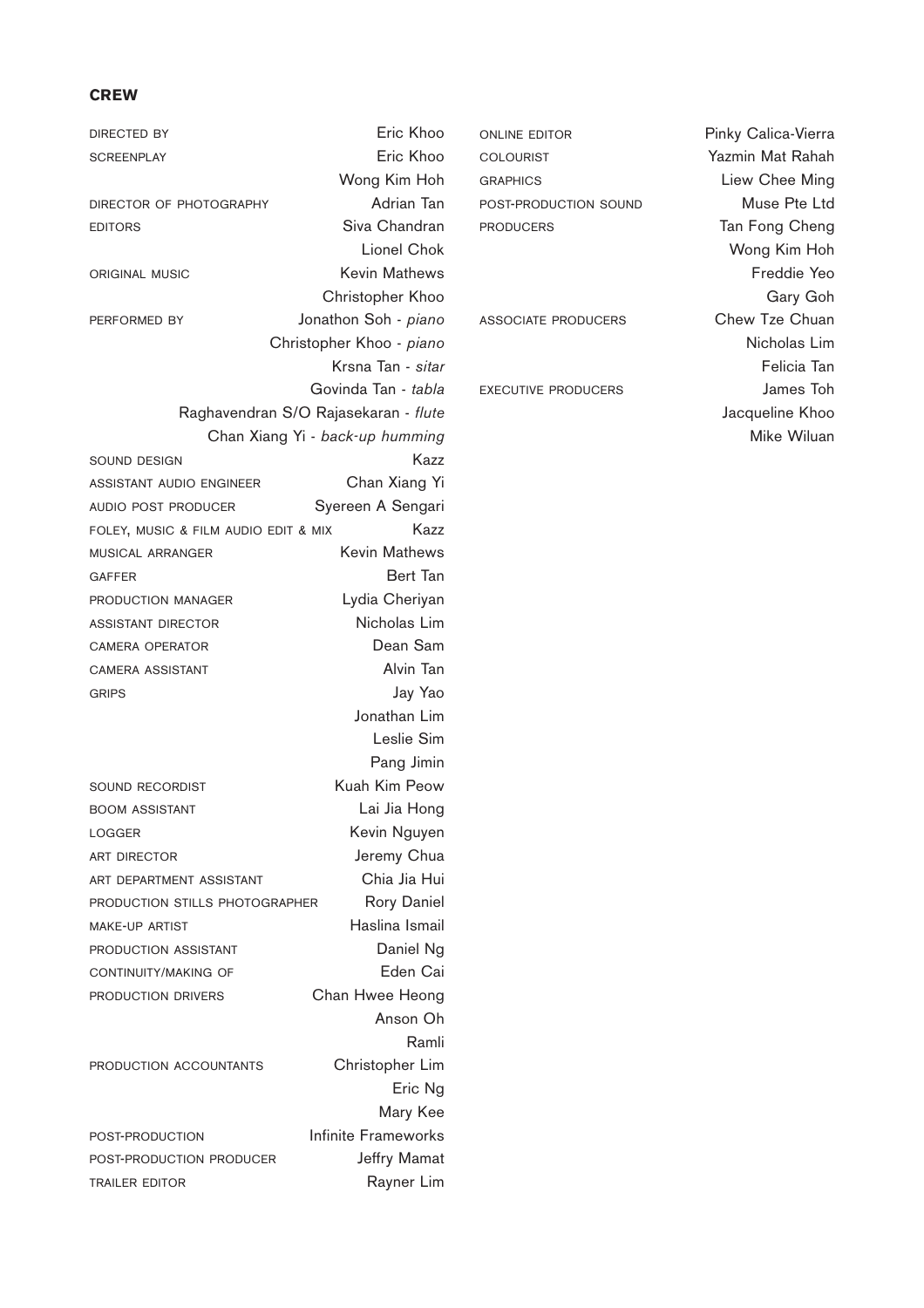# **BACKGROUND**

Eric Khoo's new movie MY MAGIC addresses issues of love, life, family ties, redemption and magic. The filmmaker describes it as his most personal piece of work to date. *"I'm a dad myself and for the longest time, I've wanted to do a movie about a father and son, the obstacles in their relationship, and how they get together despite the difficulties,"* says Khoo, whose four boys are aged between 8 and 14. It is also inspired by lead actor Bosco Francis, a real-life magician whom he has known for more than a decade. The director says: *"This guy is larger than life. I wanted to do something with him, and for him."*

Khoo roped in journalist Wong Kim Hoh to work with him on the script. The two old friends have collaborated on Khoo's last two projects: BE WITH ME, a moving omnibus feature which opened the Directors' Fortnight at the Cannes Film Festival in 2005; and NO DAY OFF, a short film about the trials and tribulations of a maid, which has been shown to critical acclaim in various festivals. *"Kim Hoh and I have been talking about the project for some time but we were sidetracked by other ideas."*

However, in late 2007, Khoo started reading Cormac McCarthy's THE ROAD, a Pulitzer prizewinning novel about the adventures of a man and his son in a post-apocalyptic world. *"The book inspired me to nail the project down,"* Khoo says. He did, within two short weeks. *"It was my fastest shoot to date. Kim Hoh was in India for work but I'd send him ideas and he'd flesh them out. We finished the script in a couple of days,"* he adds.

In the meantime, he had already assembled a crew including Adrian Tan, the cinematographer who lensed BE WITH ME. Workshops were also arranged for Bosco and Jathis, the young actor playing his ten-year-old son. *"The workshops were crucial because I wanted them to establish a rapport and to be comfortable with each other. They were fantastic. Jathis was a godsend, he was so natural,"* says the director. Bosco, meanwhile, was Khoo's 'Rock of Gibraltar'. *"Many of the stunts he performed*

*in the movie are real. Bosco wouldn't have it any other way. We had to shoot most of them in one take, because I couldn't afford to have him injured."*

Although a 12-day shoot was planned, MY MAGIC wrapped in just nine days. *"The cast and crew were just so good. They ran with me."* From the outset, Khoo wanted MY MAGIC to be a *"small, sensitive project. I didn't want to go big and be extravagant with the execution. I wanted it to be intimate, personal and subtle."*

Shooting it, however, was not without its challenges. A major one was language. The movie is shot mostly in Tamil, a language alien to Eric Khoo and Kim Hoh, who wrote the script in English. *"Since both Bosco and Jathis are Indian, I wanted them to speak in their mother tongue because it is more authentic,"* says the director, whose previous movies were mostly shot in a mixture of English and Chinese dialects. Fortunately he had a 'saving grace': supporting actress Grace Kalaiselvi, who became the film's resident translator.

The hardest part of the shoot, however, was the ending. Khoo says: *"I wanted MY MAGIC to be layered, and to spring surprises. The ending is the most important. It is what will take the film to another level so we spent a lot of time conceptualising it, and getting it right."* He adds: *"Many of us are judgmental. If there is one lesson I hope viewers will take with them after watching this movie, it is that things and people are sometimes not what they seem."*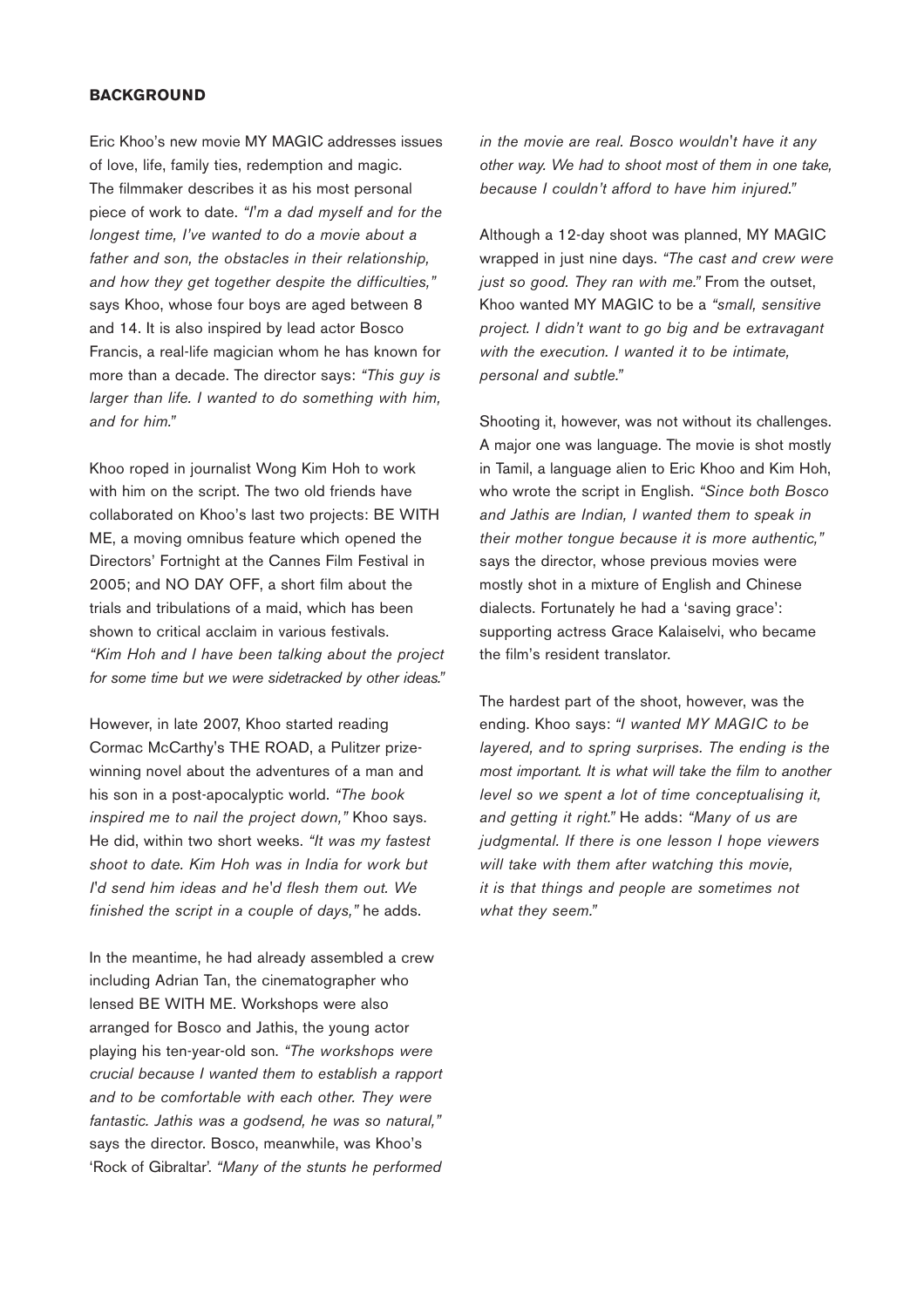# **BIOGRAPHIES**

#### BOSCO FRANCIS - *Father*

Bosco Francis is one of a handful of professional magicians in Singapore. A former labourer, his interest in this mysterious craft was piqued when he was picked to be the stage assistant for a touring American magician in the 1960s. It grew into an obsession. He pored over books and made numerous trips to India to hone his craft.

Today, he performs throughout Asia; his repertoire includes glass chewing, fire eating, illusions and levitation. Many of the 'painful' acts performed in MY MAGIC are real because Bosco refused to have it any other way.

Khoo says of his leading man: *"He is a true professional. He has never acted before but his performance and his presence are truly mesmerising."*

Bosco jests: *"Delivering the lines is trickier than performing the stunts. With stunts, it's all about mind over matter."* 

### JATHISHWERAN - *Son*

Jathis, 14, never knew he had a talent for acting until his teacher sent him to an audition for a play when he was 10. Not only did he ace it, he also landed leading roles in two productions put on by the theatre company, playing 'The Devil' in one and folk hero 'Ali Baba' in the other.

TV drama roles soon followed, and he has since played a an assortment of characters - from a gangster to a disabled child. He has also hosted a children's health programme on TV.

Of his experience on MY MAGIC he says: *"I learnt so much, not just magic but how to act. Eric treated me like an adult and I felt like an adult. This is the most fantastic experience of my life."*

#### ERIC KHOO - *Director*

MY MAGIC is Eric Khoo's latest full-length feature, following 2005's BE WITH ME, the critically-acclaimed drama which opened Directors' Fortnight in Cannes that year. The film has since gone on to reap a slew of international awards including Best Director at the Torino Film Festival, the Sabam Prize for Best Screenplay at the Flanders International Film Festival and FIRPRESCI Jury Best Film Prize at the Stockholm International Film Festival.

Khoo is credited for reviving Singapore's film industry 10 years ago with his provocative MEE POK MAN which picked up prizes at festivals in Singapore, Pusan and Fukuoka. His sophomore feature 12 STOREYS (1997) was critically lauded all over the world and became the first Singaporean film to screen at the Cannes Film Festival. In addition, Eric has produced several feature films and TV series. He was awarded the Singapore Cultural Medallion (2007) and Youth Award (1999) by the Singapore government for his dedication to filmmaking and contributions to society. Eric runs his own production company, Zhao Wei Films, based in Singapore.

# WONG KIM HOH - *Scriptwriter*

Khoo co-wrote MY MAGIC with Wong Kim Hoh, a senior journalist with Singapore's biggest newspaper, 'The Straits Times'.

Long-time friends, the duo have also collaborated on BE WITH ME, as well as NO DAY OFF, a short film about the life of an Indonesian maid in Singapore. Commissioned by the Jeonju Film Festival in 2006, the latter has screened in various festivals including Locarno and Vancouver. Kim Hoh also penned the award-winning interview series A LIFE LESS ORDINARY which profiled colourful Singaporeans from all walks of life in The Straits Times. One such subject was Bosco Francis.

Singaporean cultural critic Alvin Pang wrote: *"News features like Wong Kim Hoh's A LIFE LESS ORDINARY have thrown up more intriguing real-life personalities than your average Hollywood script.''*